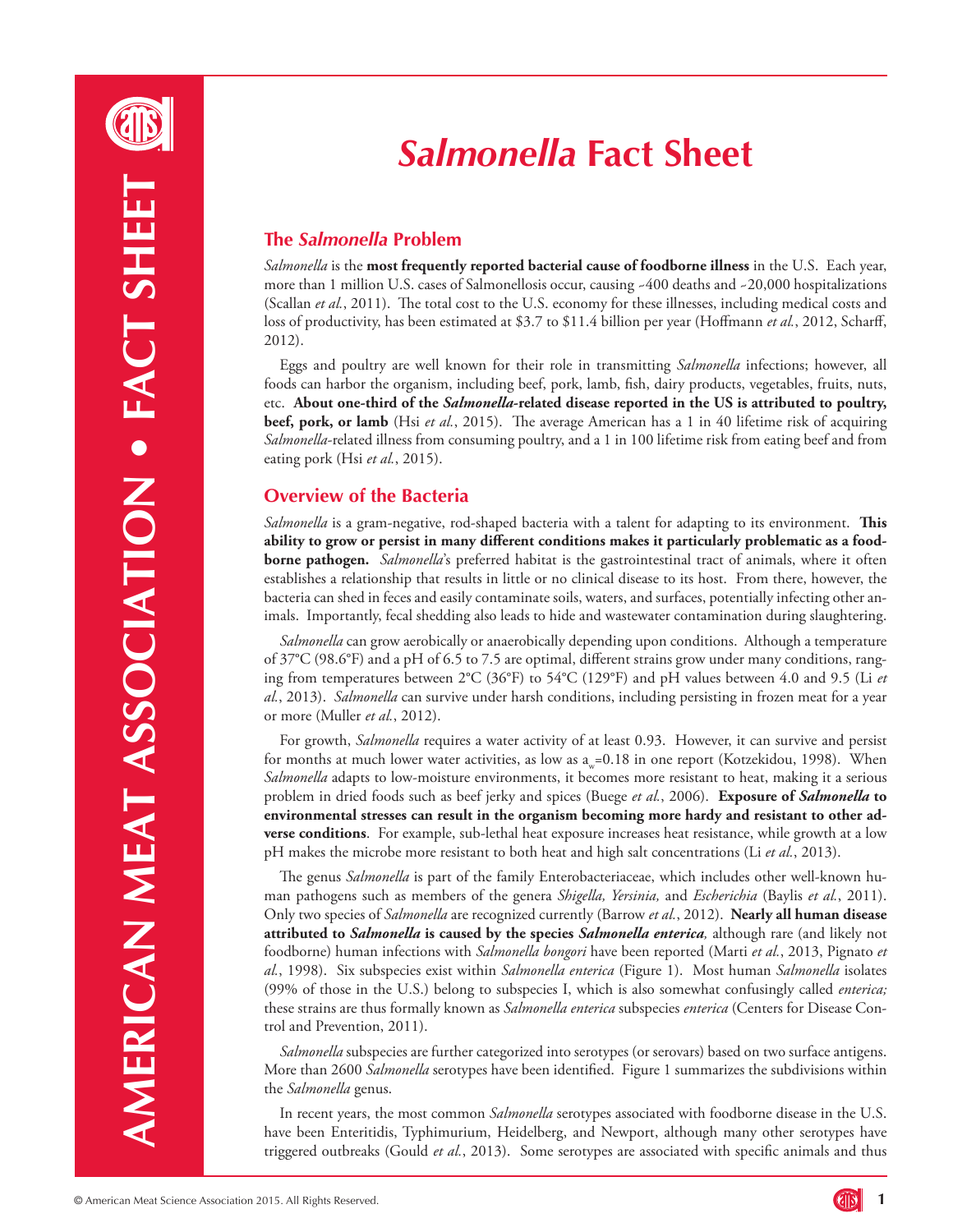

**Figure 1. Nomenclature within the** *Salmonella* **Genus**

\**Salmonella* categories not typically associated with foodborne disease are denoted with asterisks.

with specific foods. For example, the serotype Enteritidis is often associated with eggs and poultry, while serotype Dublin infects cattle and has caused outbreaks associated with raw milk (Mateus *et al.*, 2008). In contrast, serotype Typhimurium infects many types of animals and has been associated with a wide range of foods (Thorns, 2000). *Salmonella* serotypes that are adapted to their host tend to cause more severe, systemic disease in their hosts and may cause very mild or no illness in animals to which they are not adapted (Baumler *et al.*, 1998). Conversely, *Salmonella* serotypes that lack host specificity tend to be less virulent (Langridge *et al.*, 2015) and may be more likely to cause illness in young animals that lack a fully developed immune system (Baumler *et al.*, 1998). Table 1 presents some of the host animals for common *Salmonella enterica* serotypes.

# **Human Risks and Epidemiology**

**Although food is its primary vehicle,** a small percentage (~6%) of *Salmonella* infections in the U.S. are acquired in others ways, such as **handling food animals, turtles, other reptiles or amphibians, chicks, and on occasion, from contact with pet foods and treats** (Hoelzer *et al.*, 2011, Scallan *et al.*, 2011). Person-to-person transmission is also possible (Steere *et al.*, 1975).

Salmonellosis, the gastrointestinal illness associated with nontyphoid *Salmonella* strains, typically occurs within 12 to 72 hours of eating a contaminated food. **The number of** *Salmonella* **cells needed to cause disease may be very low** in some cases (<10 cells), depending on the serotype and the type of food, with high-fat foods sometimes resulting in lower infectious doses (Li *et al.*, 2013). Food contaminated with *Salmonella* generally does not smell, taste, or look any different from uncontaminated food. Once ingested, bacterial cells that survive digestion may invade intestinal cells, leading to the classic Salmonellosis symptoms of fever, nausea, abdominal cramps, vomiting, and diarrhea. While most patients recover within a week without treatment, long-term complications such as reactive arthritis may occur in susceptible populations. People taking drugs that reduce gastric acidity may be more prone to Salmonellosis, as are the very young, the elderly, and the immunocompromised, who may experience more severe illness leading to a systemic infection (Lund *et al.*, 2011, Chen *et al.*, 2013). There is no human vaccine for non-typhoid *Salmonella*.

Despite significant efforts to control *Salmonella* infections, rates of foodborne disease attributed to *Salmonella* are not declining in the U.S. (Gilliss *et al.*, 2011). The organism continues to cause significant non-typhoidal disease throughout the world (Majowicz *et al.*, 2010), contributing to an estimated 94 million enteric and 3.4 million invasive infections and >800,000 deaths annually (Majowicz *et al.*, 2010, Ao *et al.*, 2015).

**Table 1.** Host Animals for Common *Salmonella enterica* Serotypes

| Salmonella enterica Serotype | <b>Host Animals</b>                                         | <b>Disease in Humans?</b> |  |
|------------------------------|-------------------------------------------------------------|---------------------------|--|
| Enteritidis                  | Humans, poultry, wild rodents                               | Gastrointestinal          |  |
| Typhimurium                  | Humans, cattle, swine, horses, sheep, poultry, wild rodents | Gastrointestinal          |  |
| Newport                      | Cattle, humans                                              | Gastrointestinal          |  |
| Gallinarum                   | Poultry                                                     | None or rare              |  |
| Pullorum                     | Poultry                                                     | None or rare              |  |
| Dublin                       | Cattle, swine, sheep                                        | Gastrointestinal          |  |
| Typhi                        | Humans only                                                 | Typhoid fever             |  |
| Paratyphi                    | Humans only                                                 | Typhoid fever             |  |

Sources: Baumler *et al.*, 1998, Chen *et al.*, 2013, Toth *et al*., 2011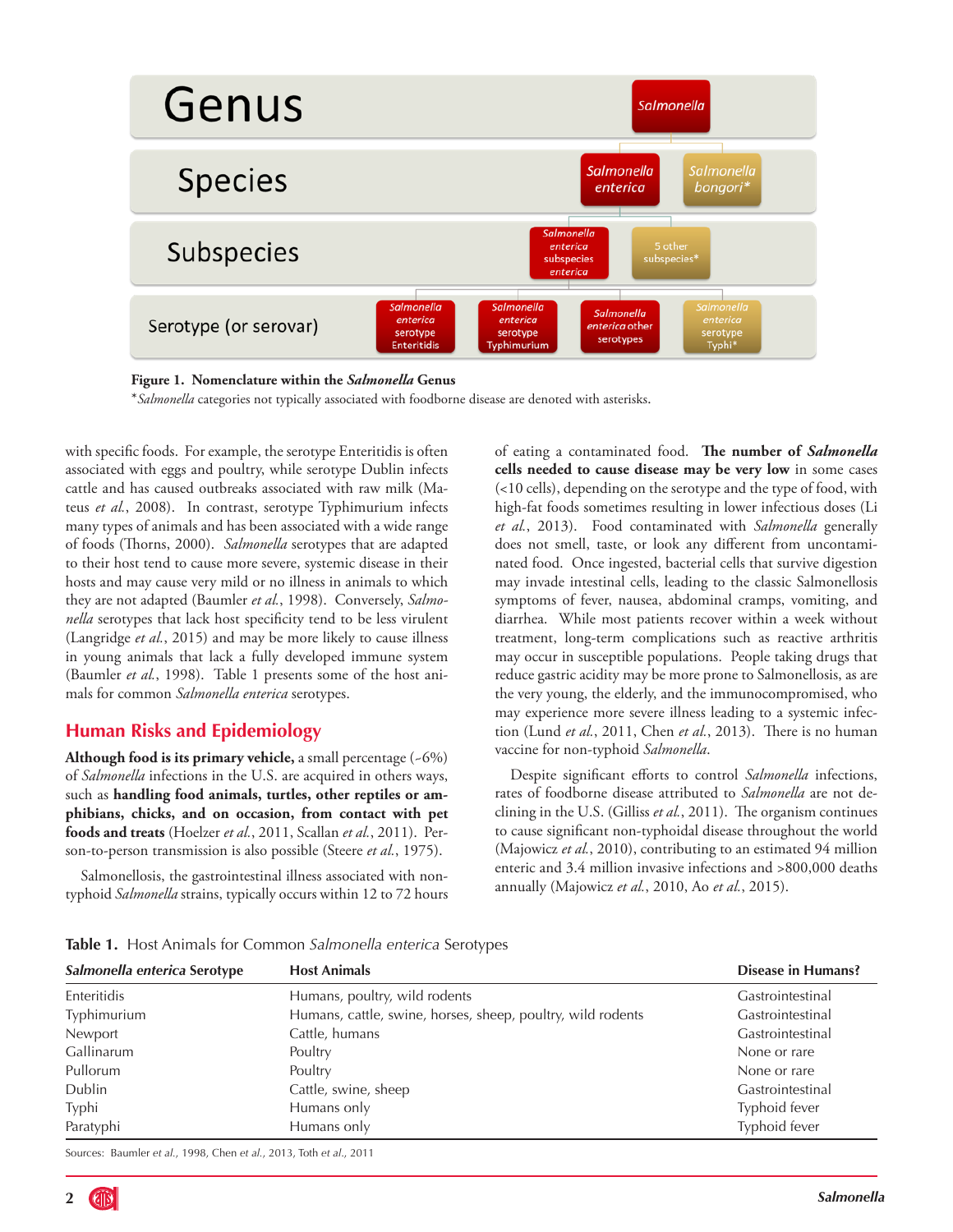Outbreaks occur when more than one person becomes ill from a common source. Approximately 130 outbreaks of foodborne Salmonellosis occur in the U.S. each year (Gould *et al.*, 2013) with more outbreaks typically during the summer. The U.S. Center for Disease Control (CDC) tracks outbreaks related to foodborne pathogens. Table 2 lists the multistate foodborne disease outbreaks caused by *Salmonella* spp. in the U.S. during 2013.

As illustrated in Table 2, a wide variety of foods may be associated with *Salmonella* outbreaks. While poultry and red meats are responsible for some outbreaks, the contribution of fruit/nuts and vegetables to *Salmonella*-related illnesses is especially evident when examined over a longer period of time (10 years; see Figure 2).

## *Salmonella* **in Food Animals**

The variety of foods contributing to the burden of *Salmonella*related illness presents a global food safety challenge. Significant efforts at reducing *Salmonella* spp. contamination have been made across the entire food industry. However, given that many food animals are natural hosts for *Salmonella* spp., focused efforts to control *Salmonella* in food-producing animals are necessary.

Food animals can acquire *Salmonella* in many ways, including contact with another infected animal or its feces, contaminated housing, wild birds, rodents, insects such as biting flies, improperly rendered animal by-products used in feed, and contaminated water. Vertical transmission is a major concern in the poultry industry, as *Salmonella* can be transmitted to progeny (or eggs for human consumption) via internal or external contamination of eggs (European Food Safety Authority, 2009).

**Many types of animals can harbor** *Salmonella***, including cattle, horses, pigs, cats, dogs, rodents, domestic and wild birds, reptiles, amphibians, and fish (Hoelzer** *et al.***, 2011), often asymptomatically, and sometimes transmitting the organism to humans or food intended for humans.** For example, the serotypes Enterica and Typhimurium can cause a systemic disease with diarrhea and dehydration in newborn poultry chicks. The persistence and asymptomatic colonization of these serotypes in older birds can result in lateral transmission to other birds in the flock or to eggs. This carriage and persistence of

**Table 2.** U.S. Multi-state Salmonella Outbreaks in 2013



**Figure 2. Food Sources of U.S.** *Salmonella* **Infections, 1998–2009**  Source: (Pires *et al.*, 2014)

*Salmonella* within a poultry flock presents a potential route of transmission to humans via contaminated eggs or poultry meat.

## **Antibiotic Resistance in** *Salmonella*

Although antibiotics are not generally used to treat human *Salmonella* infections, they may be life-saving in invasive infections or in immunocompromised patients. For this reason, maintaining the susceptibility of *Salmonella* to clinically-important antibiotics is imperative. Recently, strains of *Salmonella* that are resistant to antibiotics such as ampicillin, chloramphenicol, trimethoprim-sulfamethoxazole, ceftriaxone, ciprofloxacin, and carbapenems have emerged (Chen *et al.*, 2013). **A significant proportion (15–37%) of** *Salmonella* **spp. isolates from food animals (chickens, turkeys, swine, cattle) now show resistance to multiple antibiotics** and are considered serious public health threats (Doyle, 2015).

Concern about antibiotic-resistant bacteria, and subsequently resistant infections, has been recognized globally and is currently

| Food              | <b>Serotype</b>          | Number of<br><b>Illnesses</b> | Number of<br><b>Hospitalizations</b> | Number of<br><b>Deaths</b> | <b>States</b><br><b>Involved</b> |
|-------------------|--------------------------|-------------------------------|--------------------------------------|----------------------------|----------------------------------|
| Cucumber          | Saintpaul                | 84                            | 17                                   |                            | 18                               |
| Pistachio         | Senftenberg              | 8                             |                                      |                            | 6                                |
| Tahini            | Mbandaka and Monteviedeo | 17                            |                                      |                            | 10                               |
| Tomatoes          | Saintpaul                | 131                           | 23                                   |                            | 23                               |
| Chicken           | Heidelberg               | 634                           | 200                                  |                            | 30                               |
| Ground beef       | Newport                  | 39                            | 9                                    |                            | 8                                |
| Papaya            | Thompson                 | 13                            | 6                                    |                            |                                  |
| Sugarcane         | Virchow                  |                               |                                      |                            |                                  |
| Pork              | Adelaide                 | 14                            |                                      |                            |                                  |
| Raw cashew cheese | Stanley                  | 18                            | 4                                    |                            |                                  |
| Tilapia fish      | Javiana                  | 33                            | 6                                    |                            | b                                |

Source: Centers for Disease Control and Prevention, 2015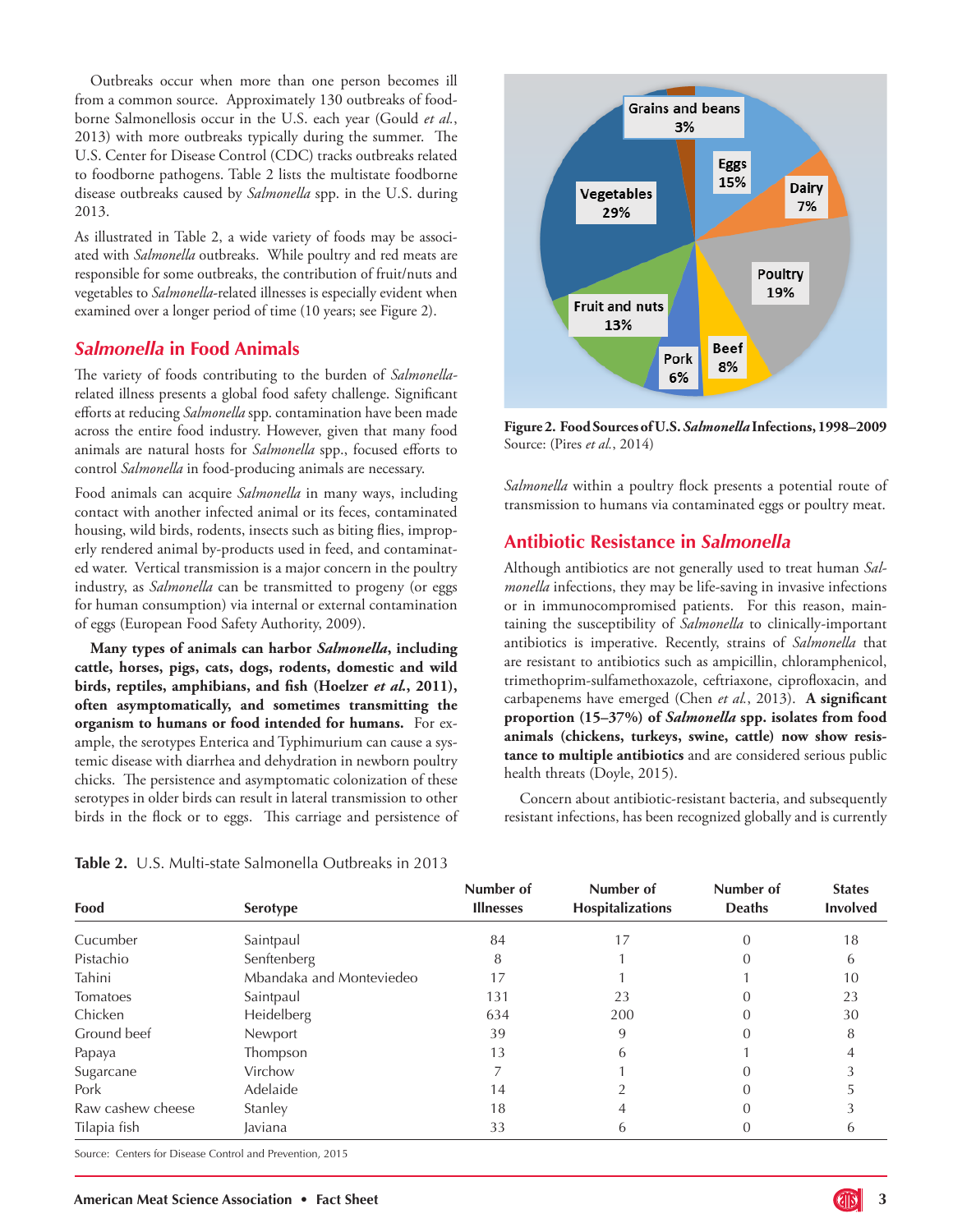being addressed by several global and domestic health organizations. Though not the sole cause of antibiotic resistance, the utilization of sub-therapeutic doses of antibiotics during food-animal production has likely contributed to the rise of antibiotic-resistant bacteria. Within the U.S., significant efforts to combat antibiotic resistance has manifested in multiple policies to eliminate the subtherapeutic use of clinically important antibiotics in food animal production (U.S. Food and Drug Administration, 2015; U.S. Food and Drug Administration, 2012; U.S. Food and Drug Administration, 2013). Further, any utilization of antibiotics in food-animal production must occur under the supervision and direction of a veterinarian. These policies, combined with increased diligence of medical physicians when selecting and prescribing antibiotics, will help alleviate the growing threat of antibiotic-resistant bacteria.

## *Salmonella* **in Meat**

*Salmonella* bacteria generally colonize the gastrointestinal (GI) tract of animals. Though numerous practices and preventative measures are enforced, the meat of animals can become contaminated during slaughter when hides and/or materials from the GI tract come into contact with the carcass surface. Industry policies to prevent this mode of contamination have resulted in significant reductions in carcass *Salmonella* levels. Alternative routes of contamination may include the lymph nodes (particularly in cattle) or the bones of chickens, both of which may sometimes be included in ground meat and poultry products (Arthur *et al.*, 2008, Vieira-Pinto *et al.*, 2005, Garrido *et al.*, 2014, Wu *et al.*, 2014).

## *Salmonella* Testing in Raw Meat in the U.S.

The USDA Food Safety and Inspection Service (FSIS) plays a regulatory role in preventing the contamination of meat, poultry and processed egg products with foodborne pathogens. Following widespread changes to regulatory policy in response to the 1993 *Escherichia coli* O157:H7 outbreak, FSIS implemented mandatory performance testing for *Salmonella* in certain meat products with the 1996 Pathogen Reduction/HACCP Systems Final Rule (USDA Food Safety and Inspection Service, 1996). This Final Rule required that establishments that slaughtered or prepared certain ground meats meet *Salmonella* performance standards based on nationwide baseline rates of *Salmonella* contamination in that type of meat. The implementation of performance standards by FSIS has resulted in the adoption of various internal testing programs by many meat and poultry producers.

Although the performance standards were originally set to be equal to average rates of *Salmonella* contamination within the industry, they have been modified to reflect improved average contamination rates and to help achieve national goals related to reductions in *Salmonella*-related illnesses. The evolution of *Salmonella* performance standards since their inception in 1996 is shown in Table 3.

In 2011, FSIS discontinued *Salmonella* testing on market hogs, cows/bulls, and steers/heifers but began testing ground chicken and turkey. Soon after, FSIS proposed decreasing the acceptable performance standard for ground turkey and chicken and also will be implementing a new standard for chicken parts. In addition, FSIS announced plans to begin exploratory testing in raw pork in 2015 (USDA Food Safety and Inspection Service, 2014), suggesting that *Salmonella* performance standards for pork may be forthcoming.

There is some concern, especially among consumer groups, that the current program of FSIS testing to performance standards does not provide USDA with appropriate mechanisms or sufficient power to control *Salmonella* outbreaks that arise from meat and poultry. While the potential for this policy to change exists, the USDA does not currently consider *Salmonella* an adulterant when present in raw meat. This means that *Salmonella* can be present in raw poultry or meat and sold legally.

## *Salmonella* Requirements for RTE Meats

In contrast to raw meats and poultry, ready-to-eat (RTE) meats contaminated with *Salmonella* spp. are considered adulterated (USDA Food Safety and Inspection Service, 2012a). As such, FSIS conducts testing for *Salmonella* in RTE products. Further, FSIS has developed regulatory requirements for *Salmonella* reduction in certain RTE meat products such as roast, cooked, or corned beef and cooked poultry products (9 CFR Parts 301, 317, 318, 320, and 381), with guidelines for their processing provided in Appendix A as well as additional guidance documents for RTE processors.

|  |  |  | Table 3. FSIS Salmonella Performance Standards in Raw Meat and Carcasses |  |  |  |  |
|--|--|--|--------------------------------------------------------------------------|--|--|--|--|
|--|--|--|--------------------------------------------------------------------------|--|--|--|--|

| <b>Product</b>          | Performance Standards (% Positive for Salmonella) Since 1996 |             |              |                     |  |
|-------------------------|--------------------------------------------------------------|-------------|--------------|---------------------|--|
|                         | 1996                                                         | 2006        | 2011         | 2015                |  |
| Ground beef             | $7.5\%$                                                      | $7.5\%$     | $7.5\%$      | $7.5\%$             |  |
| Young chicken carcasses | None                                                         | 20%         | $7.5\%$      | $7.5\%$             |  |
| Young turkey carcasses  | None                                                         | 19.6%       | $1.7\%$      | $1.7\%$             |  |
| Ground chicken          | None                                                         | <b>None</b> | 44.6%        | 25% (proposed)      |  |
| Ground turkey           | None                                                         | <b>None</b> | 49.9%        | 13.5% (proposed)    |  |
| Chicken parts           | None                                                         | None        | None         | $15.4\%$ (proposed) |  |
| Market hog              | $8.7\%$                                                      | $8.7\%$     | Discontinued | <b>None</b>         |  |
| Cow/bull                | $2.7\%$                                                      | $2.7\%$     | Discontinued | <b>None</b>         |  |
| Steer/heifer            | $1.0\%$                                                      | $1.0\%$     | Discontinued | <b>None</b>         |  |

Sources: USDA Food Safety and Inspection Service, 1996, USDA Food Safety and Inspection Service, 2010, USDA Food Safety and Inspection Service, 2006b, USDA Food Safety and Inspection Service, 2015a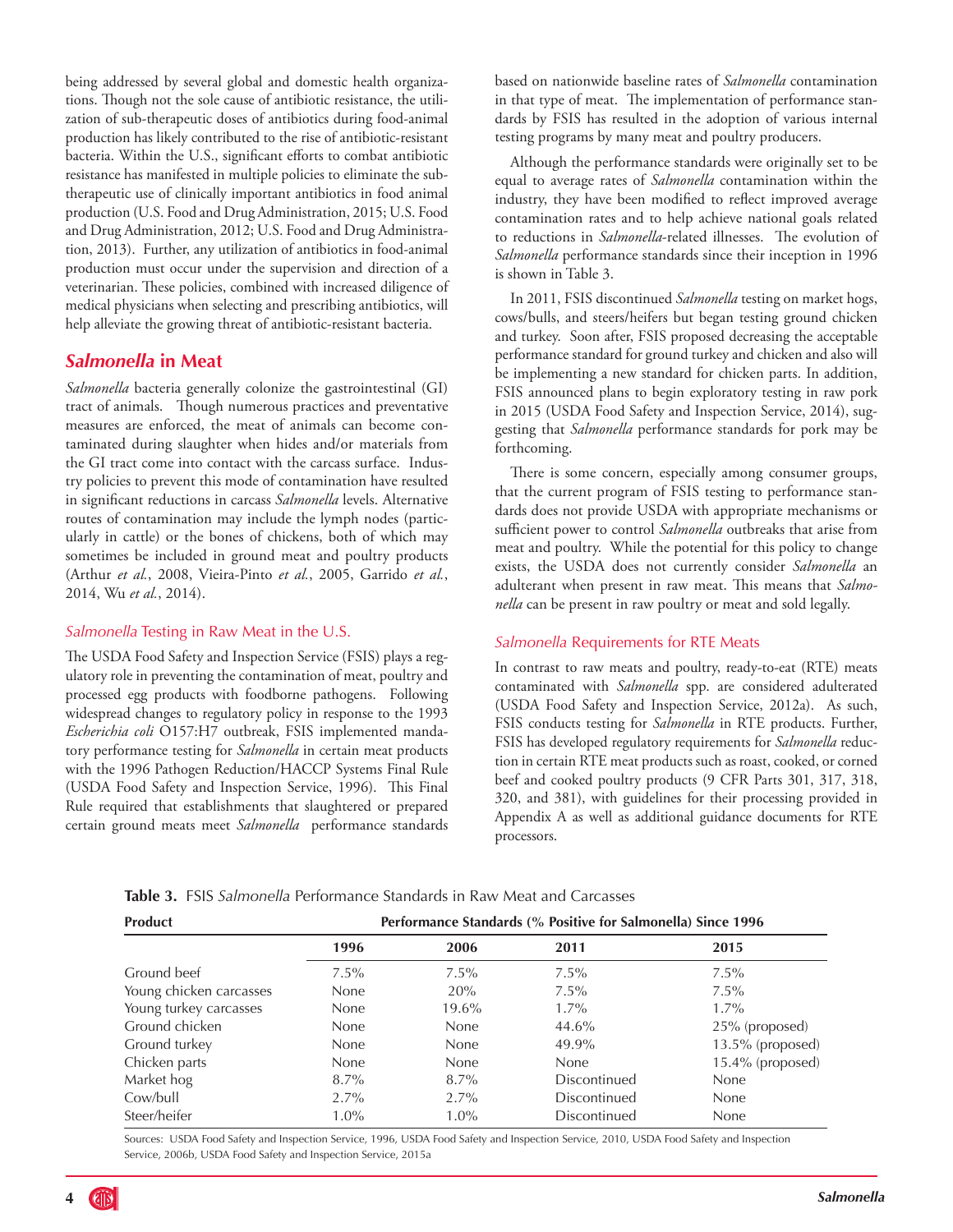While the incidence of *Salmonella* in RTE products is relatively low, contamination may occur when a product is insufficiently processed, is mixed with contaminated ingredients (i.e. spices, sauces, etc.), or acquires contamination through environmental sources (food handlers, insects, etc.).

Of particular concern are products which are mistakenly thought by consumers to be RTE, but are actually raw. Chicken Cordon Bleu and Chicken Kiev products have resulted in Salmonellosis outbreaks (USDA Food Safety and Inspection Service, 2015). Because consumers may believe such products are RTE, FSIS requires they be labeled to emphasize that the products are not precooked (USDA Food Safety and Inspection Service, 2006).

# **Strategies to Prevent or Minimize** *Salmonella* **in Meat and Poultry**

Although some studies have suggested that the most common *Salmonella* serotypes found in meat products are not the most common causes of human illness (Wilhelm *et al.*, 2011), minimizing *Salmonella* in meat products remains a priority and is expected to impact public health.

Strategies to prevent or minimize *Salmonella* contamination of meat and poultry include steps to reduce carriage and transmission in food animals as well as pre- and post-harvest approaches.

#### Reducing Carriage and Transmission in Food Animals

Strategies to reduce the carriage and transmission of *Salmonella*  among food animals are listed below.

**Protect breeding stock from** *Salmonella* **infection.** Microbiological monitoring, removal of infected animals, vaccination, and other strategies are used in an effort to prevent horizontal transmission of *Salmonella* within a herd or flock. Careful surveillance and testing were key to the dramatic reduction in *Salmonella* in pork in Denmark (Wegener *et al.*, 2003).

**Prevent** *Salmonella* **contamination of animal feed and water.**  Measures to prevent *Salmonella* contamination of water and feed supply systems may include heat treatment of feed, incorporation of organic acids, bacteriocins, or minerals into feed, addition of acidifiers to feed or water, etc. (Awad *et al.*, 2014, Ojha *et al.*, 2007, De Busser *et al.*, 2013).

**Implement biosecurity at farms and processing facilities**. Controlling access of rodents, insects, wild birds, and personnel to food animals can prevent horizontal disease transmission from these potential disease carriers (Andres *et al.*, 2015).

#### **Prevention of** *Salmonella* **infection within food animals.**

- **• Vaccines.** Although vaccination may make it difficult to distinguish vaccinated from infected animals serologically, there is evidence it can reduce *Salmonella* in food animals and products derived from them (Revolledo *et al.*, 2012). Many egg producers already vaccinate against *Salmonella enterica*.
- Antibiotics. Though pending regulatory changes regarding antibiotic use in food animals will restrict their use to an extent, antibiotic treatment of *Salmonella*-infected food animals is still a valid and necessary practice.
- **Phage therapy.** Phages are viruses that specifically infect and lyse bacteria of a specific strain. The efficacy of phage therapy to control *Salmonella* in poultry and swine has been demonstrated, and its use in live food animals has been approved by the FDA (Endersen *et al.*, 2014). Phage treatments against *Salmonella* in animal feed have also been approved.
- **Competitive exclusion with other bacteria.** In the absence of other microbes, a new microbe can establish a foothold and thrive. The successful control of *Salmonella enterica* serotypes Pullorum and Gallinarum (which cause significant mortality in poultry but do not infect humans) in the 1950s in the U.S. and Europe may have inadvertently created an opening which allowed colonization by *S. enterica* serotype Enteritidis (Foley *et al.*, 2011), a serotype which can cause human disease. Competitive exclusion can, however, be harnessed towards positive ends. The introduction of a defined mixture of nonpathogenic bacteria (obtained from healthy animals) to very young animals has been demonstrated to prevent subsequent infection with pathogens such as *Salmonella* (Jordan *et al.*, 2014).
- Probiotics and prebiotics. Probiotics are a competitive exclusion approach in which live bacteria, often lactic acid bacteria or other microbes not normally found in the host species, are given to animals in an attempt to remodel the gut microbiome (Ojha *et al.*, 2007). Use of probiotics may enhance growth of food animals and prevent the growth of pathogens. Prebiotics are diet ingredients that are not digested by the host, but instead "feed" beneficial microbes residing in the gut. Fermented liquid feed can be considered a probiotic and has been shown to protect animals from *Salmonella* infection (Missotten *et al.*, 2015).

**Improved hygiene for animals.** Although increasing cleaning and sanitation frequency and maintaining animals at lower density might be expected to reduce *Salmonella* infection in food animals (and likely be beneficial), demonstrating that specific hygiene and sanitation practices reduce *Salmonella* infection rates in animals has not been straightforward. The difficulty in documenting benefit from such practices may be related to the large numbers of *Salmonella* that can be present and persist in the environment (Andres *et al.*, 2015).

#### Pre-Harvest

Animal transport and slaughterhouse practices can greatly impact *Salmonella* contamination rates for animal carcasses and the eventual meat or poultry products.

Timing of feed withdrawal. A typical practice is to remove feed from animals well before slaughter to minimize fecal contamination of the carcass. However, removal of food too early can stress the animal, which can impact *Salmonella* shedding in addition to affecting meat quality. Timing of feed withdrawal may influence where pathogens are found within the animal carcass. For example, early feed withdrawal in broiler chickens may increase amounts of *Salmonella* present in the crop (esophagus) or the ceca (large intestine), as chickens are more likely to peck at and consume contaminated litter after feed withdrawal (Corrier *et al.*, 1999).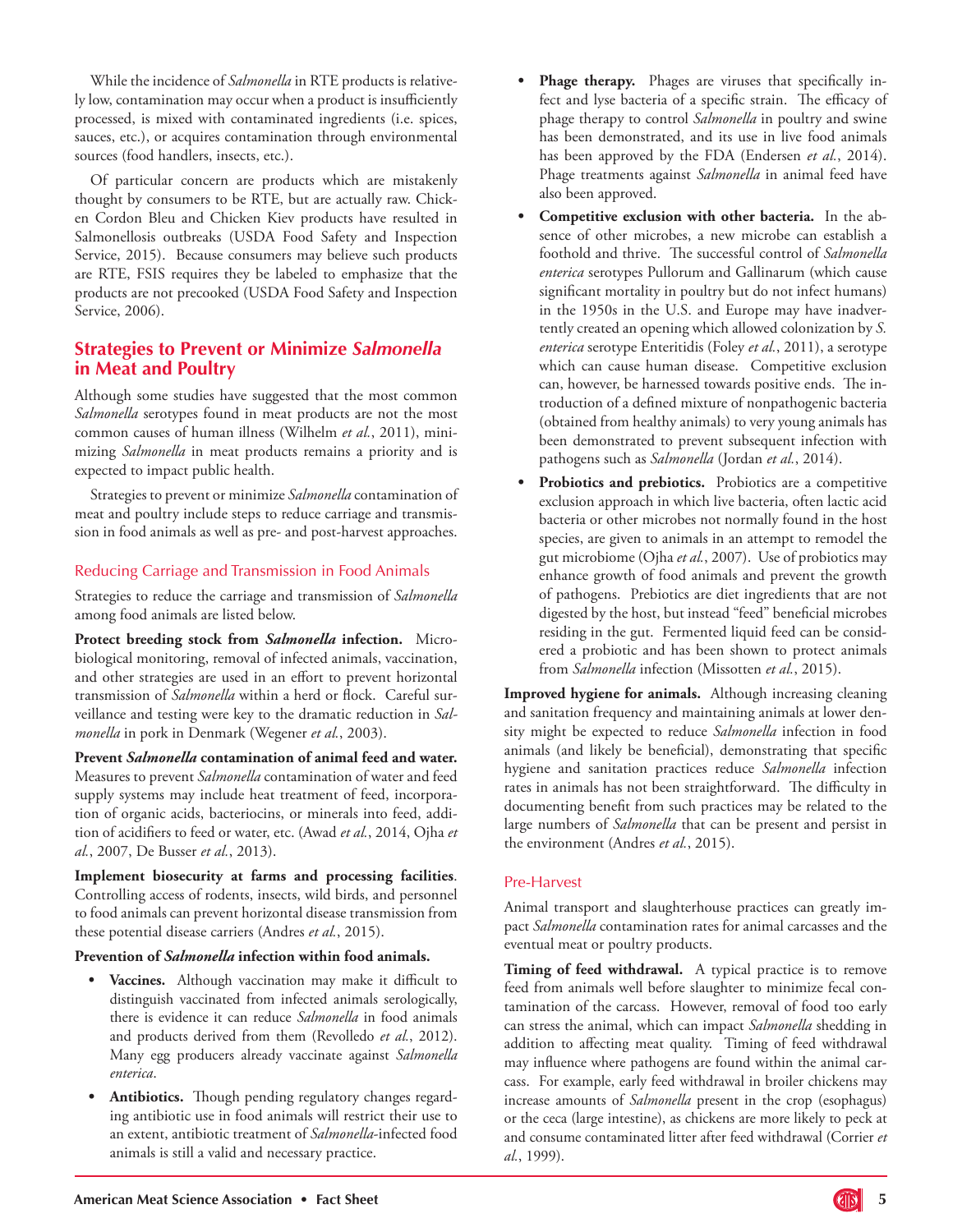**Minimization of animal stress**. Stress during transport and prior to slaughter increases shedding of *Salmonella* in animals (Arguello *et al.*, 2013, Beach *et al.*, 2002), increasing the risk of infection of other animals. Animal density and acclimation time prior to slaughter are important factors impacting animal stress.

**Transport, lairage, and slaughterhouse practices.** Segregation of herds with high vs. low *Salmonella* infection rates during transport, the methods used to clean and sanitize containers and trucks used to transport animals, the time and distance of travel, and other factors can affect *Salmonella* infection rates in animals after transport (Berends *et al.*, 1996). Similarly, the time and conditions (including segregation of infected animals) during lairage and at the slaughterhouse have a significant impact on *Salmonella* cross-contamination. Animals can become infected after very short exposures to *Salmonella*; turkeys can become infected from 2 hours of exposure to *Salmonella*-contaminated airborne dust (Harbaugh *et al.*, 2006), and pigs become infected within 2 hours of being placed in a contaminated environment (Hurd *et al.*, 2002).

#### Post-Harvest

**Slaughter and carcass processing.** Slaughter and carcass processing involve many variables that can introduce *Salmonella*  contamination onto meat and poultry products. Most HACCP plans include procedures designed to reduce contamination rates during this part of meat production; however, their impact on *Salmonella* reduction can vary (Wilhelm *et al.*, 2011). Overall, the incorporation of practices which best address an individual processor's *Salmonella* contamination concerns is an important component of reducing *Salmonella* on meat and poultry products.

**Meat processing.** Processed meats that are considered raw (meat patties, fresh pork sausage, uncooked bratwurst, bacon, etc.) may not receive additional interventions with respect to *Salmonella* since they must be cooked by consumers prior to eating, although some manufacturers do implement interventions to target Salmonella that might arise during processing (i.e., contamination from lymph nodes). Conversely, however, significant attention is paid to reducing the risk of *Salmonella* contamination in RTE (cooked, fermented, or dried) meat products:

- Raw and RTE product should be effectively separated to prevent post-process contamination.
- • Cooking requirements for RTE products (prior to marketing) ensure destruction of any *Salmonella* present in the raw meat. *Salmonella* is generally less resistant to heat than *Listeria monocytogenes.* Additionally, *Salmonella* does not persist in a refrigerated RTE environment.
- Dried meats such as jerky are required to have a high humidity thermal step during production before drying to eliminate *Salmonella* before they can develop heat resistance due to drying (Buege *et al.*, 2006).

#### Consumer-level Strategies

Though the industry employs significant efforts to reduce *Salmonella* contamination in meat and poultry products, consumers can follow a number of recommendations to reduce the risk of *Salmonella* infection:

**Separate foods.** Keep raw meat, fish, eggs, and poultry separate from other foods during storage and food preparation. Be careful not to cross-contaminate. Use separate utensils or cutting boards for raw and cooked foods, or wash well between uses.

**Wash hands and surfaces.** Wash hands, and food contact surfaces often and after being in contact with raw meat, fish, or poultry.

**Consider who will have contact with what you are cooking as you are cooking.** Be aware that infants, the elderly, and the immunocompromised may be more susceptible to infection. When cooking with raw meat, fish, or poultry, make sure you wash properly before feeding an infant, for example.

**Cook foods to a proper temperature.** Measure temperature with a clean digital thermometer. FSIS recommends that foods be cooked to the temperatures shown in Table 4 to ensure safety.

#### **Take-home Messages**

*Salmonella* is the most frequently reported cause of bacterial foodborne illness in the U.S.

About one-third of the *Salmonella*-related disease reported in the US is attributed to poultry and meat, with almost another third of infections associated with vegetables. Eggs and fruit/ nuts each contribute to about 15% of *Salmonella* cases.

*Salmonella* can grow at pH values as low as 4 and temperatures as low as 2°C (36°F), and can survive for years in lowwater-activity foods such as peanut butter or in frozen meats. Its ability to grow, adapt to, or persist in so many conditions (in combination with a low infectious dose) make it a particularly problematic foodborne pathogen.

More than 2600 serotypes of *Salmonella* exist. Some are adapted to a particular host, and tend to cause severe systemic disease in those animals but little effect in other species. Other serotypes are generalists, infecting many species and typically causing a milder gastrointestinal illness.

A significant proportion of *Salmonella* isolates from food animals show resistance to multiple antibiotics and is considered serious public health threat.

Since 1996, USDA's Food Safety Inspection Service has required establishments that slaughter or prepare certain raw meat products meet minimal performance standards of *Salmonella* contamination. *Salmonella* is not currently considered an adulterant in raw meat.

The industry recognizes the risk of *Salmonella* associated with meat and poultry and has employed significant and broad-based strategies to minimize the threat of contamination.

Consumers can work with the meat industry to ensure the safety of food by following a few simple and easily implementable practices (i.e. separation of raw/cooked foods, cooking foods to the proper temperature, etc.).

### **Acknowledgements**

The authors would like to thank Lindsey Jahn and Drs. Mark Cook, Keith Poulsen, Kathy Glass, and Chuck Czuprynski from the University of Wisconsin – Madison and Dr. Melvin Hunt of Kansas State University for helpful comments.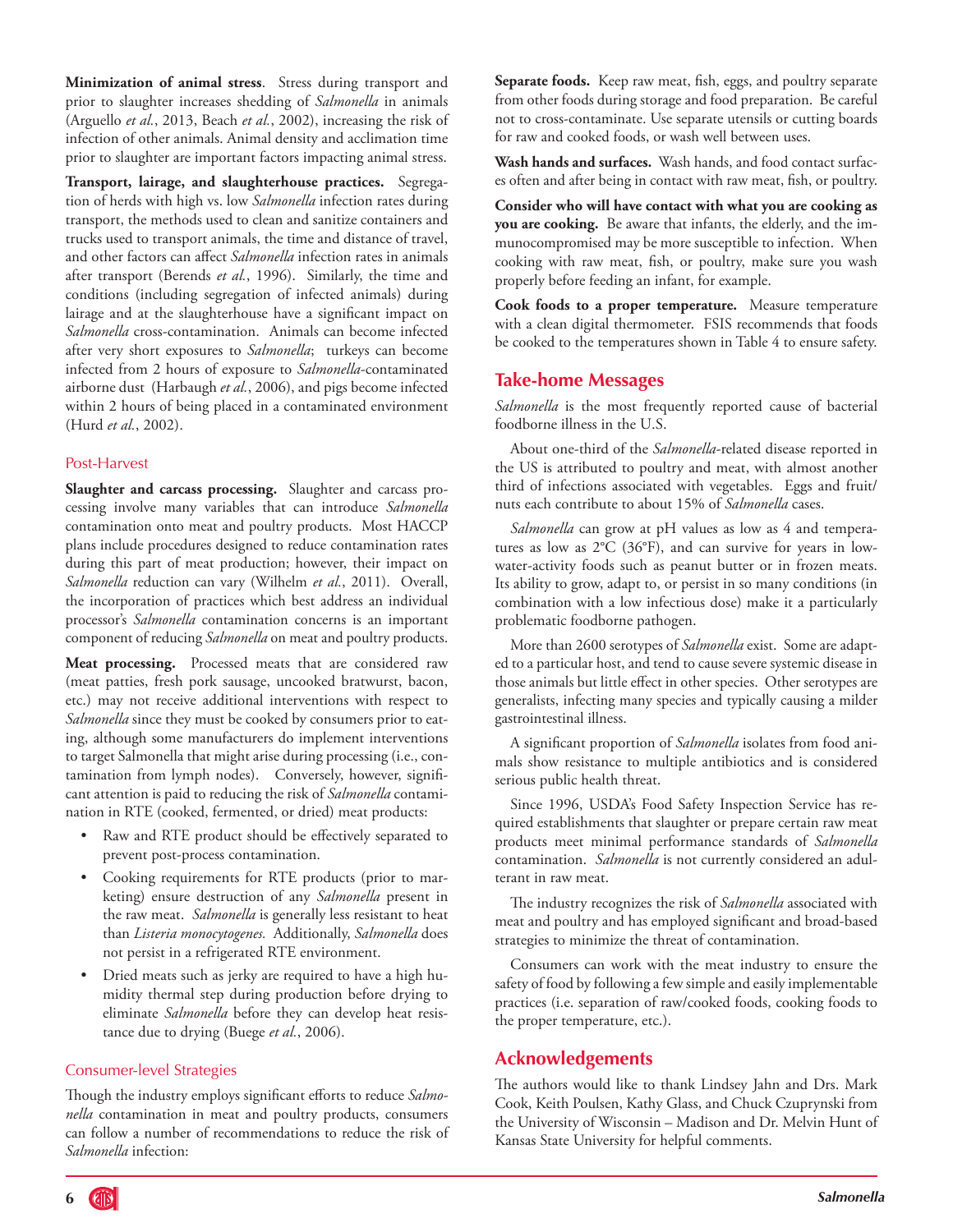#### **Table 4.** FSIS Recommended Safe Cooking Temperatures

| <b>Food Type</b>                           | Safe Temperature                    | <b>Comments</b>                                                                                                 |
|--------------------------------------------|-------------------------------------|-----------------------------------------------------------------------------------------------------------------|
| Raw beef, pork, lamb steaks, chops, roasts | 62.8°C $(145°F)$                    | Measure the temperature before removing meat from<br>source, and let rest for at least 3 minutes before serving |
| Ground beef, pork, lamb                    | 71.1 °C $(160$ °F)                  |                                                                                                                 |
| Poultry                                    | 73.9°C (165°F)                      |                                                                                                                 |
| Ham (fresh or smoked; uncooked)            | $62.8^{\circ}$ C (145 $^{\circ}$ F) | Allow to rest at least 3 minutes                                                                                |
| Ham (cooked)                               | $60^{\circ}$ C (140 $^{\circ}$ F)   | If packaged in USDA-inspected plants                                                                            |
| Stuffing for poultry                       | NA                                  | Not recommended to be cooked inside poultry; cook<br>separately to 73.9°C (165°F)                               |
| Fish                                       | $62.8^{\circ}$ C (145 $^{\circ}$ F) |                                                                                                                 |
| Egg dishes                                 | 71.1°C (160°F)                      |                                                                                                                 |
| Sauces                                     | Reheat to a boil                    |                                                                                                                 |
| Leftovers or casseroles                    | 73.9°C (165°F)                      |                                                                                                                 |

Source: USDA Food Safety and Inspection Service, 2013, USDA Food Safety and Inspection Service, 2012b

## **References**

- ANDRES, V. M.; DAVIES, R. H. 2015. Biosecurity measures to control *Salmonella* and other infectious agents in pig farms: A review. *Comprehensive Reviews in Food Science and Food Safety,* 14**,** 317-335.
- AO, T. T.; FEASEY, N. A.; GORDON, M. A.; KEDDY, K. H.; ANGULO, F. J.; CRUMP, J. A. 2015. Global burden of invasive nontyphoidal *Salmonella* disease, 2010. *Emerging Infectious Diseases,* 21**,** 941-949.
- ARGUELLO, H.; ALVAREZ-ORDONEZ, A.; CARVAJAL, A.; RUBIO, P.; PRIETO, M. 2013. Role of slaughtering in *Salmonella* spreading and control in pork production. *Journal of Food Protection,* 76**,** 899-911.
- ARTHUR, T. M.; BRICHTA-HARHAY, D. M.; BOSILEVAC, J. M.; GUERI-NI, M. N.; KALCHAYANAND, N.; WELLS, J. E.; SHACKELFORD, S. D.; WHEELER, T. L.; KOOHMARAIE, M. 2008. Prevalence and characterization of *Salmonella* in bovine lymph nodes potentially destined for use in ground beef. *Journal of Food Protection,* 71**,** 1685-1688.
- AWAD, W. A.; GHAREEB, K. 2014. Some aspects of control of *Salmonella* infection in poultry for minimising contamination in the food chain. *World Poultry Science Journal,* 70**,** 519-530.
- BARROW, P. A.; JONES, M. A.; SMITH, A. L.; WIGLEY, P. 2012. The long view: *Salmonella* - the last forty years. *Avian Pathology,* 41**,** 413-420.
- BAUMLER, A. J.; TSOLIS, R. M.; FICHT, T. A.; ADAMS, L. G. 1998. Evolution of host adaptation in *Salmonella enterica*. *Infection and Immunity,* 66**,** 4579-4587.
- BAYLIS, C.; UYTTENDAELE, M.; JOOSTEN, H. M.; DAVIES, A. 2011. The Enterobacteriaceae and their significance to the food industry. Brussels, Belgium: ILSI Europe.
- BEACH, J. C.; MURANO, E. A.; ACUFF, G. R. 2002. Prevalence of *Salmonella* and *Campylobacter* in beef cattle from transport to slaughter. *Journal of Food Protection,* 65**,** 1687-1693.
- BERENDS, B. R.; URLINGS, H. A. P.; SNIJDERS, J. M. A.; VANKNAPEN, F. 1996. Identification and quantification of risk factors in animal management and transport regarding *Salmonella spp* in pigs. *International Journal of Food Microbiology,* 30**,** 37-53.
- BUEGE, D. R.; SEARLS, G.; INGHAM, S. C. 2006. Lethality of commercial whole-muscle beef jerky manufacturing processes against *Salmonella* serovars and *Escherichia coli* O157 : H7. *Journal of Food Protection,* 69**,** 2091-2099.
- CENTERS FOR DISEASE CONTROL AND PREVENTION 2011. National *Salmonella* surveillance overview. Atlanta, Georgia: U.S. Department of Health and Human Services, CDC.
- CENTERS FOR DISEASE CONTROL AND PREVENTION 2015. Surveillance for foodborne disease outbreaks, United States, 2013, annual report. Atlanta, Georgia: U.S. Department of Health and Human Services, CDC.
- CHEN, H. M.; WANG, Y.; SU, L. H.; CHIU, C. H. 2013. Nontyphoid *Salmonella* infection: microbiology, clinical features, and antimicrobial therapy. *Pediatrics and Neonatology,* 54**,** 147-152.
- CORRIER, D. E.; BYRD, J. A.; HARGIS, B. M.; HUME, M. E.; BAILEY, R. H.; STANKER, L. H. 1999. Presence of *Salmonella* in the crop and ceca of broiler chickens before and after preslaughter feed withdrawal. *Poultry Science,* 78**,** 45-49.
- DE BUSSER, E. V.; DE ZUTTER, L.; DEWULF, J.; HOUF, K.; MAES, D. 2013. *Salmonella* control in live pigs and at slaughter. *Veterinary Journal,* 196**,** 20-27.

DOYLE, M. E. 2015. Multidrug-resistant pathogens in the food supply. *Foodborne Pathogens and Disease,* 12**,** 261-279.

- ENDERSEN, L.; O'MAHONY, J.; HILL, C.; ROSS, R. P.; MCAULIFFE, O.; COFFEY, A. 2014. Phage therapy in the food industry. *In:* DOYLE, M. P. & KLAENHAMMER, T. R. (eds.) *Annual Review of Food Science and Technology, Vol 5.* Palo Alto: Annual Reviews.
- EUROPEAN FOOD SAFETY AUTHORITY. 2009. Scientific opinion of the panel on biological hazards on a request from European Commission on quantitative estimation of the impact of setting a new target for the reduction of *Salmonella* in breeding hens of *Gallus gallus*. *The EFSA Journal,* 1036**,** 1-68.
- FOLEY, S. L.; NAYAK, R.; HANNING, I. B.; JOHNSON, T. J.; HAN, J.; RICKE, S. C. 2011. Population dynamics of *Salmonella enterica* serotypes in commercial egg and poultry production. *Applied and Environmental Microbiology,* 77**,** 4273-9.
- GARRIDO, V.; SANCHEZ, S.; SAN ROMAN, B.; ZABALZA-BARANGUA, A.; DIAZ-TENDERO, Y.; DE FRUTOS, C.; MAINAR-JAIME, R. C.; GRILLO, M. J. 2014. Simultaneous infections by different *Salmonella*  strains in mesenteric lymph nodes of finishing pigs. *BMC Veterinary Research,* 10**,** 6.
- GILLISS, D.; CRONQUIST, A.; CARTTER, M.; TOBIN-D'ANGELO, M.; BLYTHE, D.; SMITH, K.; LATHROP, S.; BIRKHEAD, G.; CIESLAK, P.; DUNN, J.; HOLT, K. G.; GUZEWICH, J. J.; HENAO, O. L.; MA-HON, B.; GRIFFIN, P.; TAUXE, R. V.; CRIM, S. M. 2011. Vital signs: Incidence and trends of infection with pathogens transmitted commonly through food - foodborne diseases active surveillance network, 10 US sites, 1996-2010. *Morbidity and Mortality Weekly Report,* 60**,** 749-755.
- GOULD, L. H.; WALSH, K. A.; VIEIRA, A. R.; HERMAN, K.; WILLIAMS, I. T.; HALL, A. J.; COLE, D. 2013. Surveillance for foodborne disease outbreaks - United States, 1998-2008. *MMWR Surveillance Summaries,* 62**,** 1-34.
- HARBAUGH, E.; TRAMPEL, D.; WESLEY, I.; HOFF, S.; GRIFFITH, R.; HURD, H. S. 2006. Rapid aerosol transmission of *Salmonella* among turkeys in a simulated holding-shed environment. *Poultry Science,* 85**,** 1693-1699.
- HOELZER, K.; SWITT, A. I. M.; WIEDMANN, M. 2011. Animal contact as a source of human non-typhoidal salmonellosis. *Veterinary Research,* 42**,** 28.
- HOFFMANN, S.; BATZ, M. B.; MORRIS, J. G. 2012. Annual cost of illness and quality-adjusted life year losses in the United States due to 14 foodborne pathogens. *Journal of Food Protection,* 75**,** 1292-1302.
- HSI, D. J.; EBEL, E. D.; WILLIAMS, M. S.; GOLDEN, N. J.; SCHLOSSER, W. D. 2015. Comparing foodborne illness risks among meat commodities in the United States. *Food Control,* 54**,** 353-359.
- HURD, H. S.; MCKEAN, J. D.; GRIFFITH, R. W.; WESLEY, I. V.; ROST-AGNO, M. H. 2002. *Salmonella enterica* infections in market swine with and without transport and holding. *Applied and Environmental Microbiology,* 68**,** 2376-2381.
- JORDAN, K.; DALMASSO, M.; ZENTEK, J.; MADER, A.; BRUGGE-MAN, G.; WALLACE, J.; DE MEDICI, D.; FIORE, A.; PRUKNER-RADOVCIC, E.; LUKAC, M.; AXELSSON, L.; HOLCK, A.; INGMER, H.; MALAKAUSKAS, M. 2014. Microbes versus microbes: control of pathogens in the food chain. *Journal of the Science of Food and Agriculture,* 94**,** 3079-3089.
- KOTZEKIDOU, P. 1998. Microbial stability and fate of *Salmonella* Enteritidis in halva, a low-moisture confection. *Journal of Food Protection,* 61**,** 181-185.